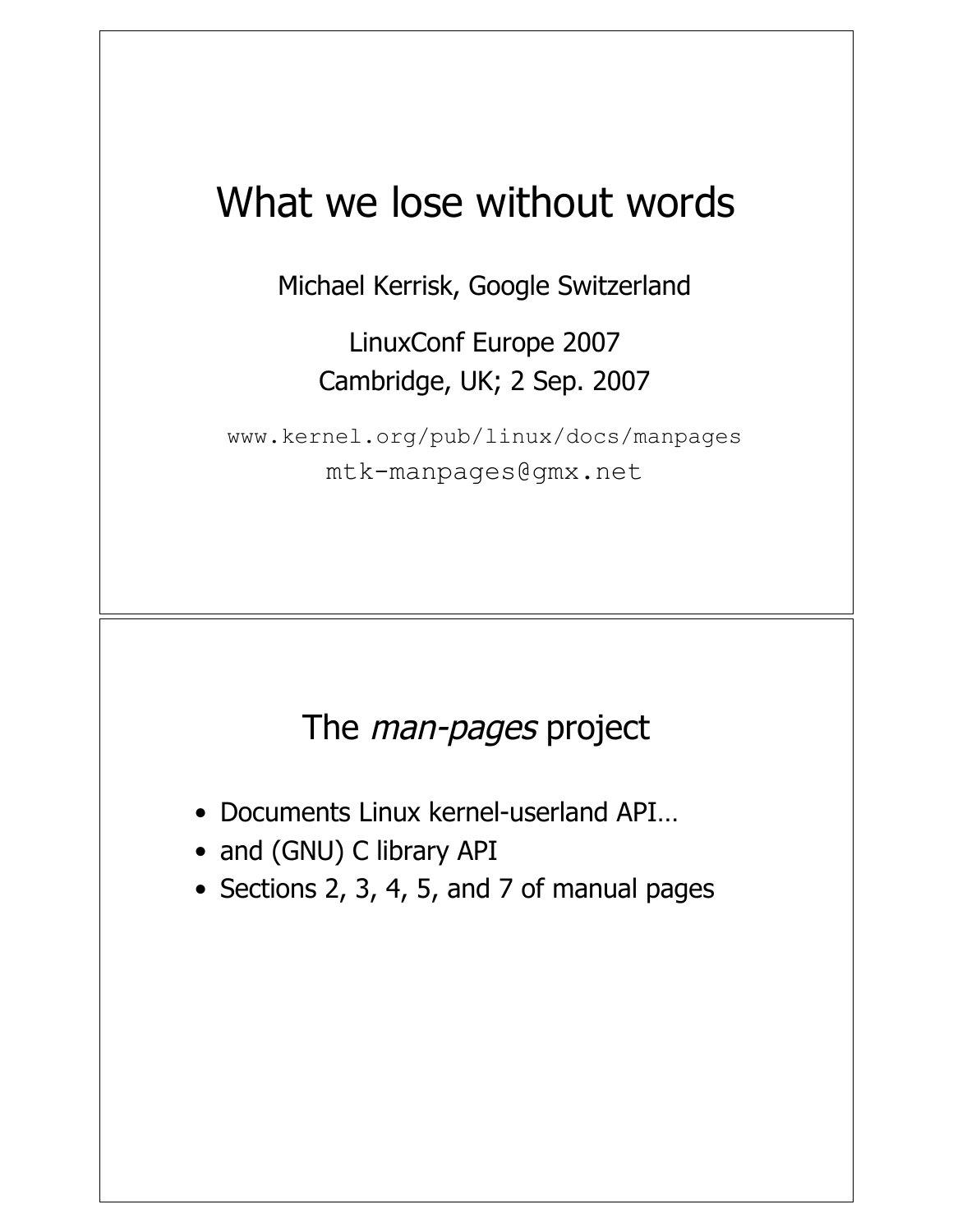## Contents of man-pages

• As at man-pages-2.64:

- $-$  ~800 man pages (== ~2000 printed pages)
- 2: system calls
- 3: library functions (glibc)
- 4: devices
- 5: file formats
- 7: overviews, etc



## What happens when we write documentation?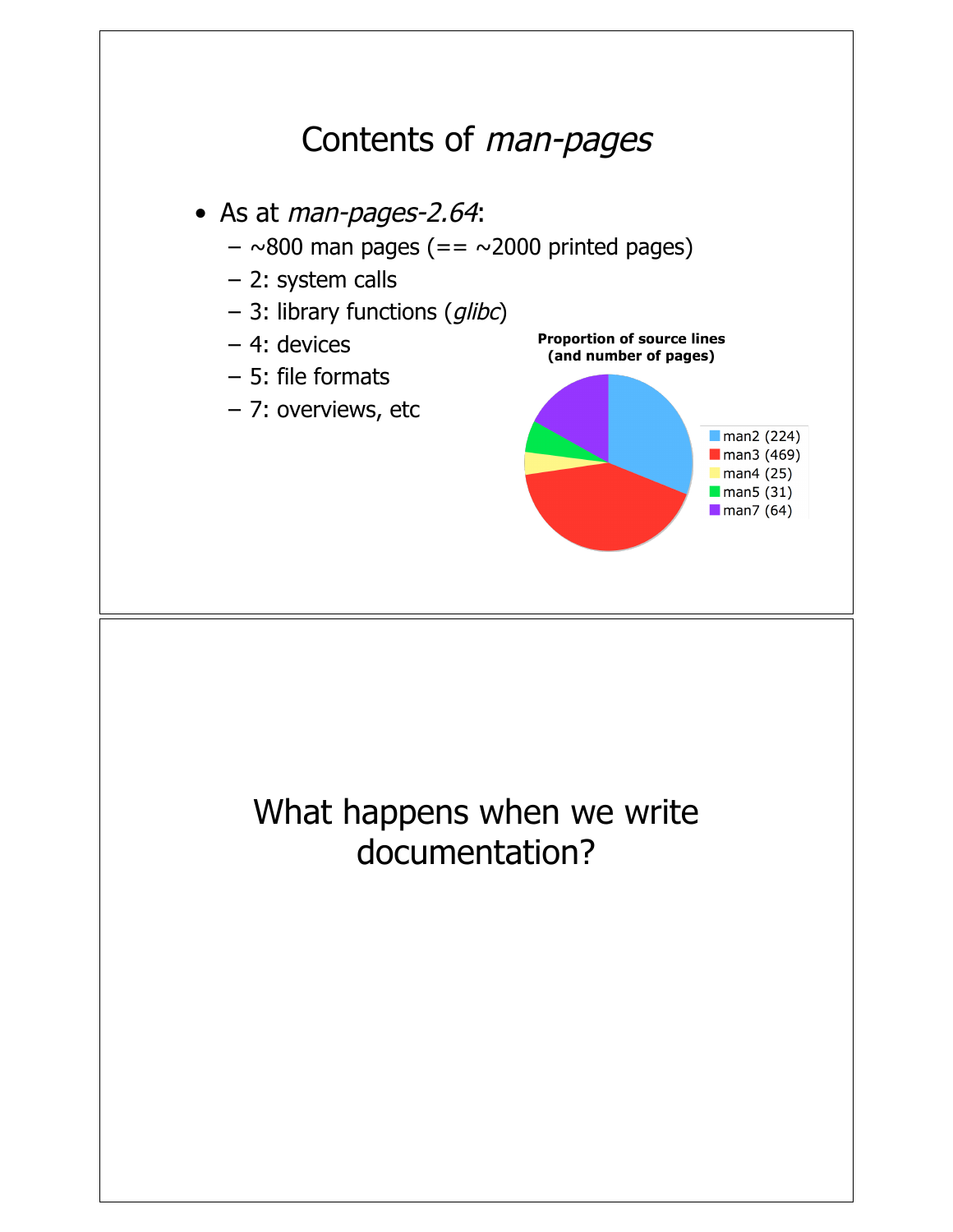## The Problems

- Many bugs in new interfaces released in stable kernels
- Some interface designs are poor
	- Arnd Bergmann, Monday 16.30: "How to not design kernel interfaces"
- All of the following examples were found while writing man pages

#### Buggy interfaces - 1

#### **inotify**

- File change notification API
- Appeared in kernel 2.6.13
- 2.6.16-rc timeframe, I wrote *inotify(7)*
- Testing: IN ONESHOT had never worked
- Bug reported; fixed for 2.6.16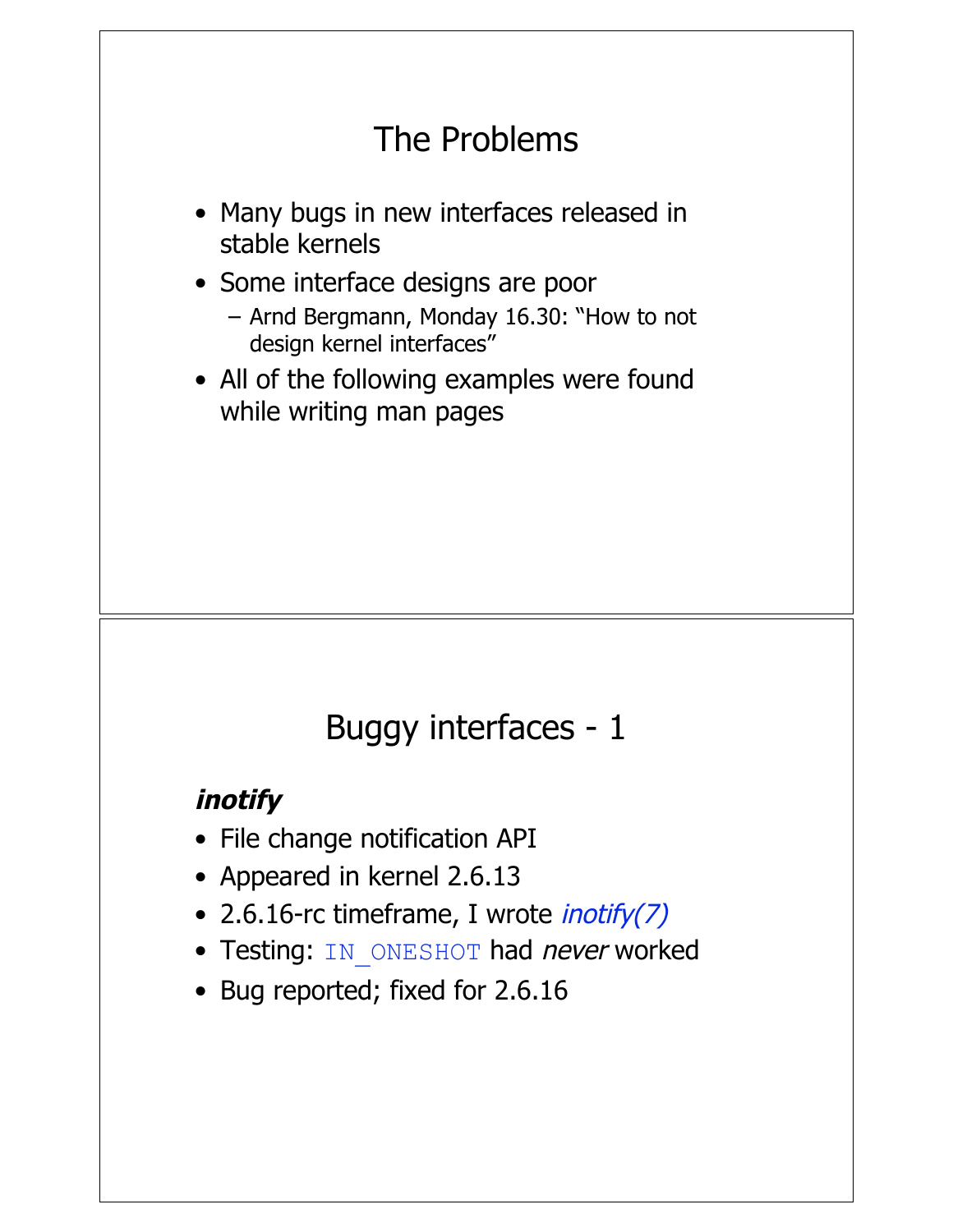## Buggy interfaces - 2

## **splice()**

- transfer data between file descriptors without going through user space
- Appeared in kernel 2.6.17
- Simple test programs easily caused hangs (unkillable programs)
- Bug reported; fixed for 2.6.18

## Buggy interfaces - 3

#### **timerfd()**

- New in kernel 2.6.22
- Create an interval timer that delivers expirations via a file descriptor
- read() returns 4-byte integer: count of expirations since last read()
- Bug: only least significant byte of count was returned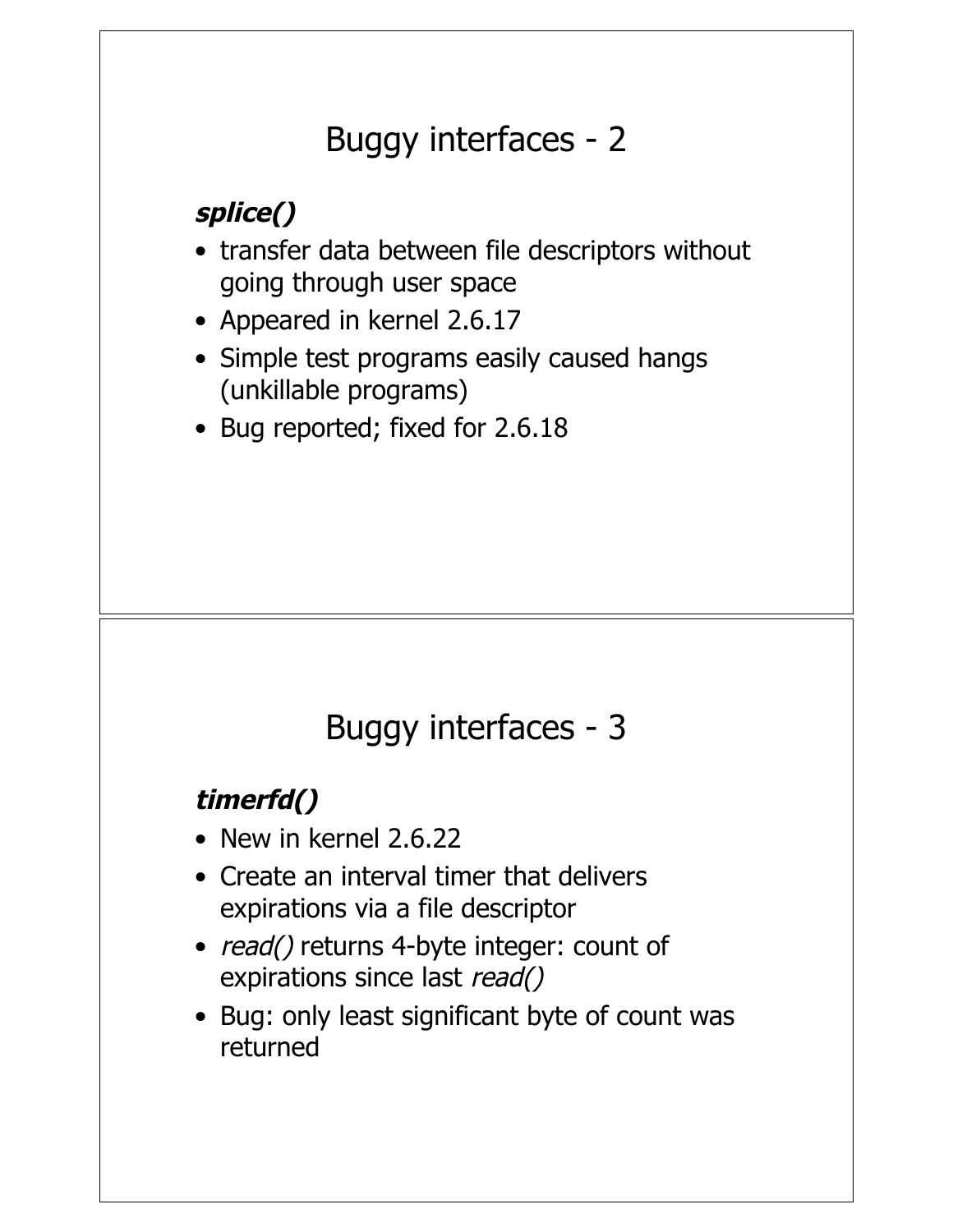## Buggy interfaces

• Many other bug found while writing man pages

– (Some fixed during rc phase.)

#### Buggy interfaces - what's the problem?

- These bugs should never have made it into stable kernels
- Insufficient testing during rc phase
- Testing is often *ad hoc* 
	- Too few testers (often just kernel developer)
	- No unit tests
	- Insufficient test coverage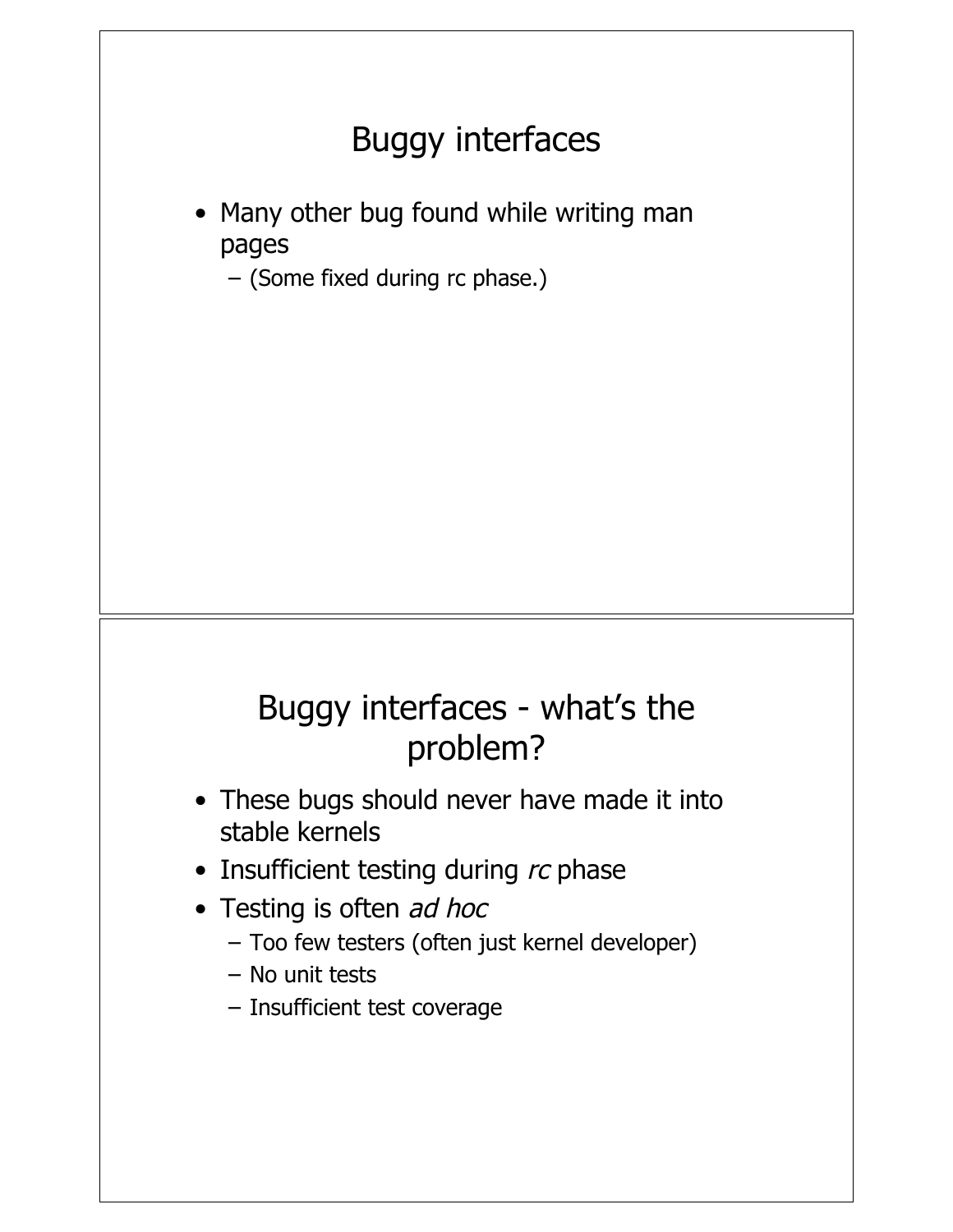## Buggy interfaces - why does documentation help?

- Documentation goes hand-in-hand with testing
- Documentation broadens audience who can understand interface and thus test it
- Documentation allows testers to determine if  $implementation == intention$
- Good, early documentation  $\rightarrow$  more & earlier testing  $\rightarrow$  fewer released bugs

## Interface design

- It's hard to design good programming interfaces
- Getting design wrong is painful…
	- Using interface is difficult, and bug-prone
	- APIs are forever; difficult/impossible to change design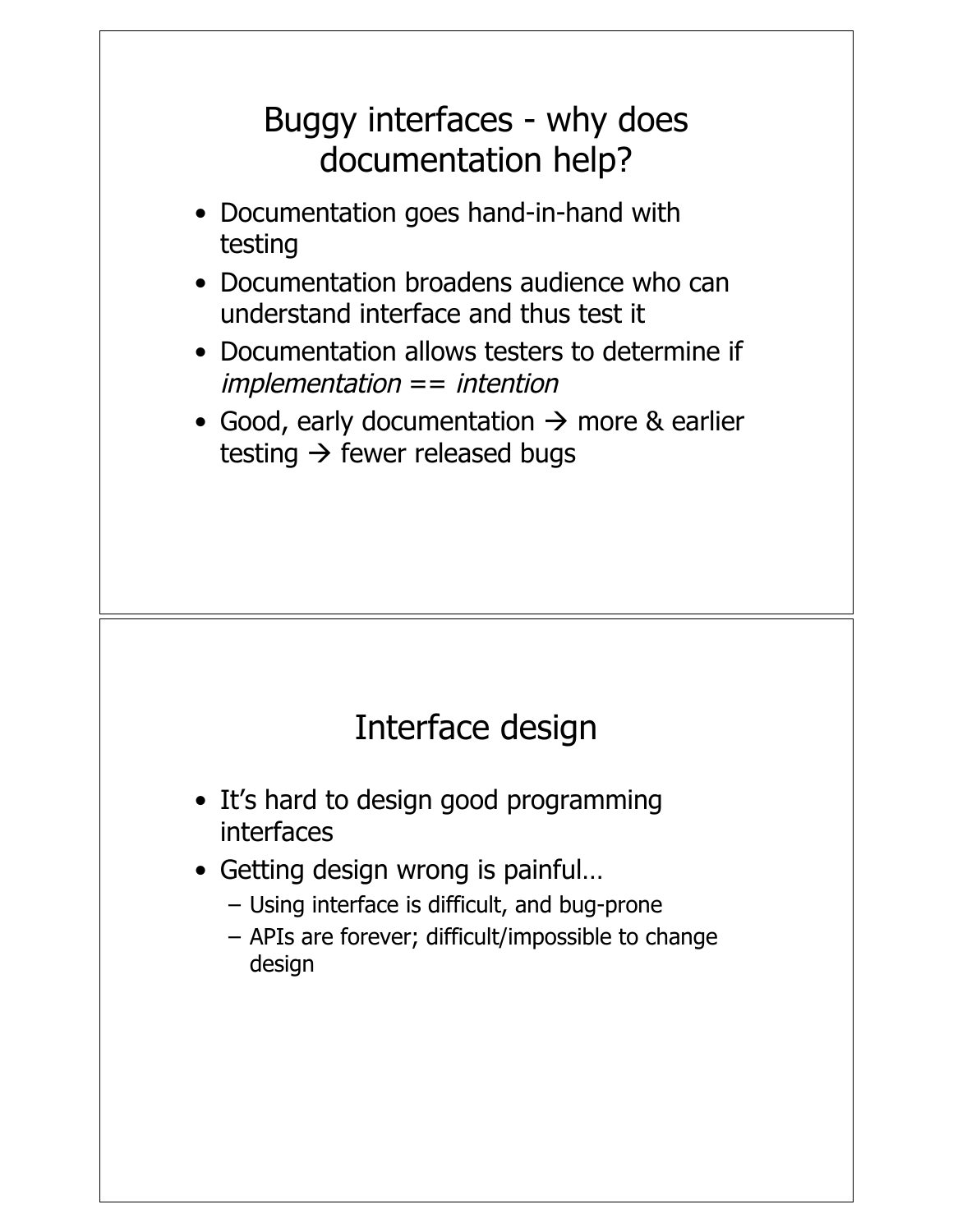## Characteristics of a good interface

- Simplicity
- Ease of use
- Generality
- Consistency with similar interfaces
- Integration with related interfaces
- Extensible

#### When interface design goes wrong

dnotify (kernel 2.4; file change notification)

- Many problems in interface design
	- Uses signals (asynchronous notification)
	- granularity: only per directory (not single files)
	- requires open file descriptors (can't unmount FS)
	- limited information provided in event notification
- Problems led to replacement by *inotify*
- But is the problem the developer(s)?
- Or the process?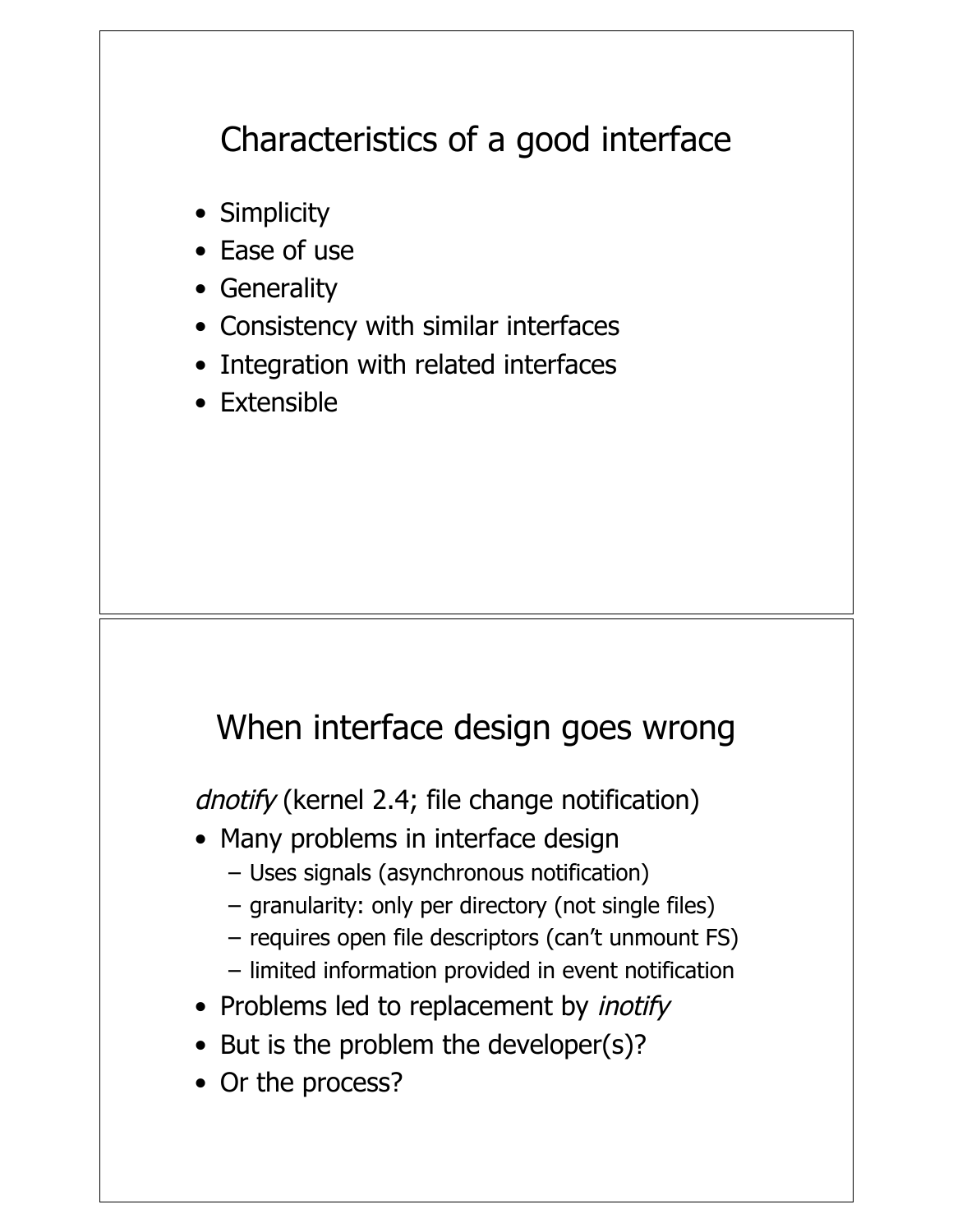## Interface consistency: wrong (1)

- Two memory-related syscalls:  $mlock()$  and remp\_file\_pages()
- Both specify a start address  $+$  a length
- In *mlock(start, length)*):
	- Round *start* down to page size
	- Round *length* up to next page boundary
	- mlock(4000, 6000) affects bytes 0..12287

#### Interface consistency: wrong (2)

remap\_file\_pages(start, length, ...):

- Why settle just for inconsistent…
	- Round *start* down to page boundary
	- Round length **down** to page boundary(!)
- ... when you can also have bizarre:
	- What address range is affected by remap\_file\_pages(4000, 6000, ...) ?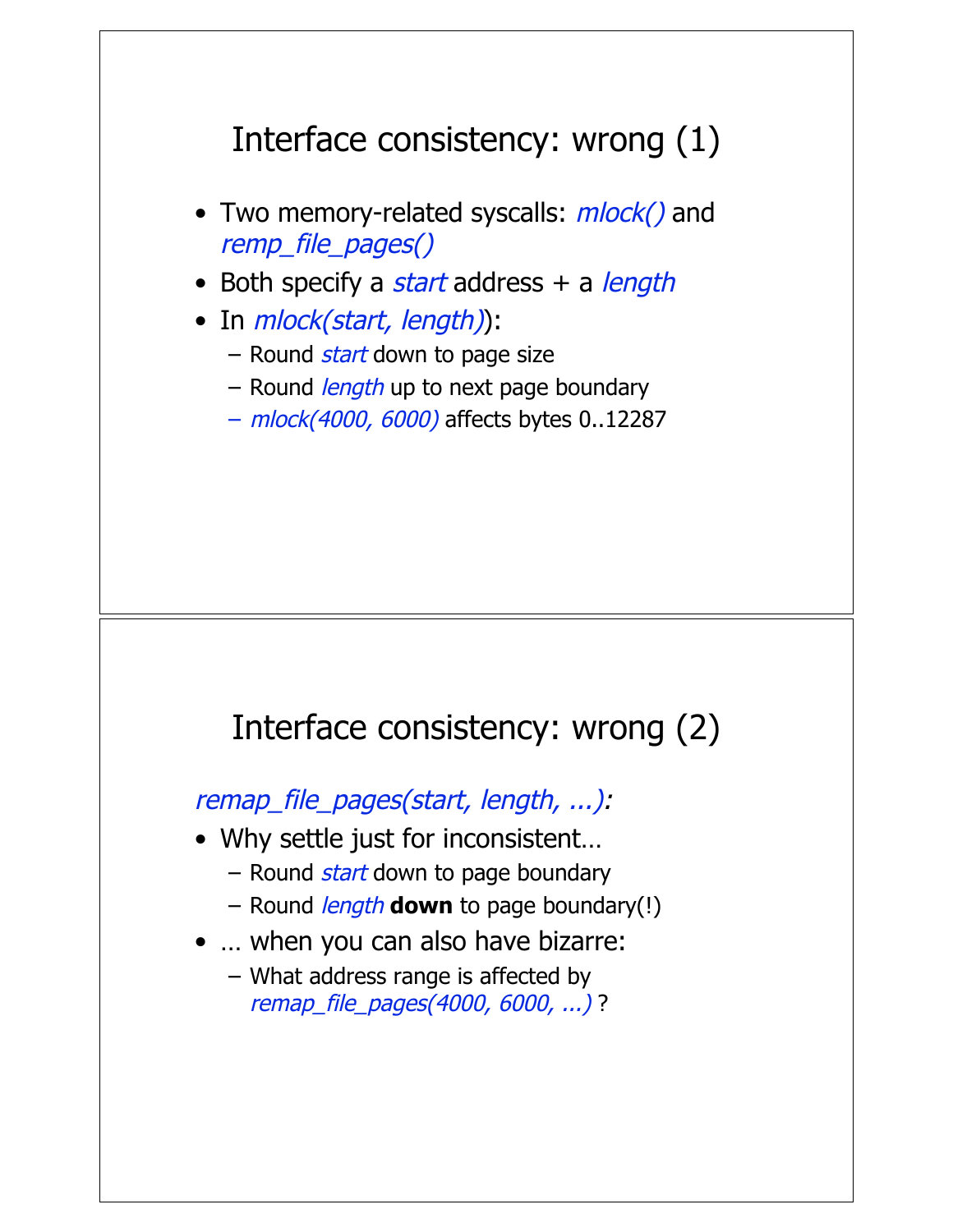## Interface problems with *timerfd()*

- Very useful; but provides less functionality than two previous timer interfaces:
	- setitimer()/getitimer()
	- timer\_create(), timer\_settime(), timer\_gettime()
- These interfaces:
	- Provide a "get" interface to return time remaining until next timer expiration
	- Allow caller to retrieve time to next expiration when setting new timer value

#### Interface problems with timerfd() (2)

- *timerfd()* reinvents the wheel rather than leveraging existing API
- Arguably, a better design might have integrated with existing *timer\_\** functions:

```
timer create(clockid, &evp, &timerid);
fd = timerfd(timerid);
// then use timer settime() and
// timer_gettime() as normal
```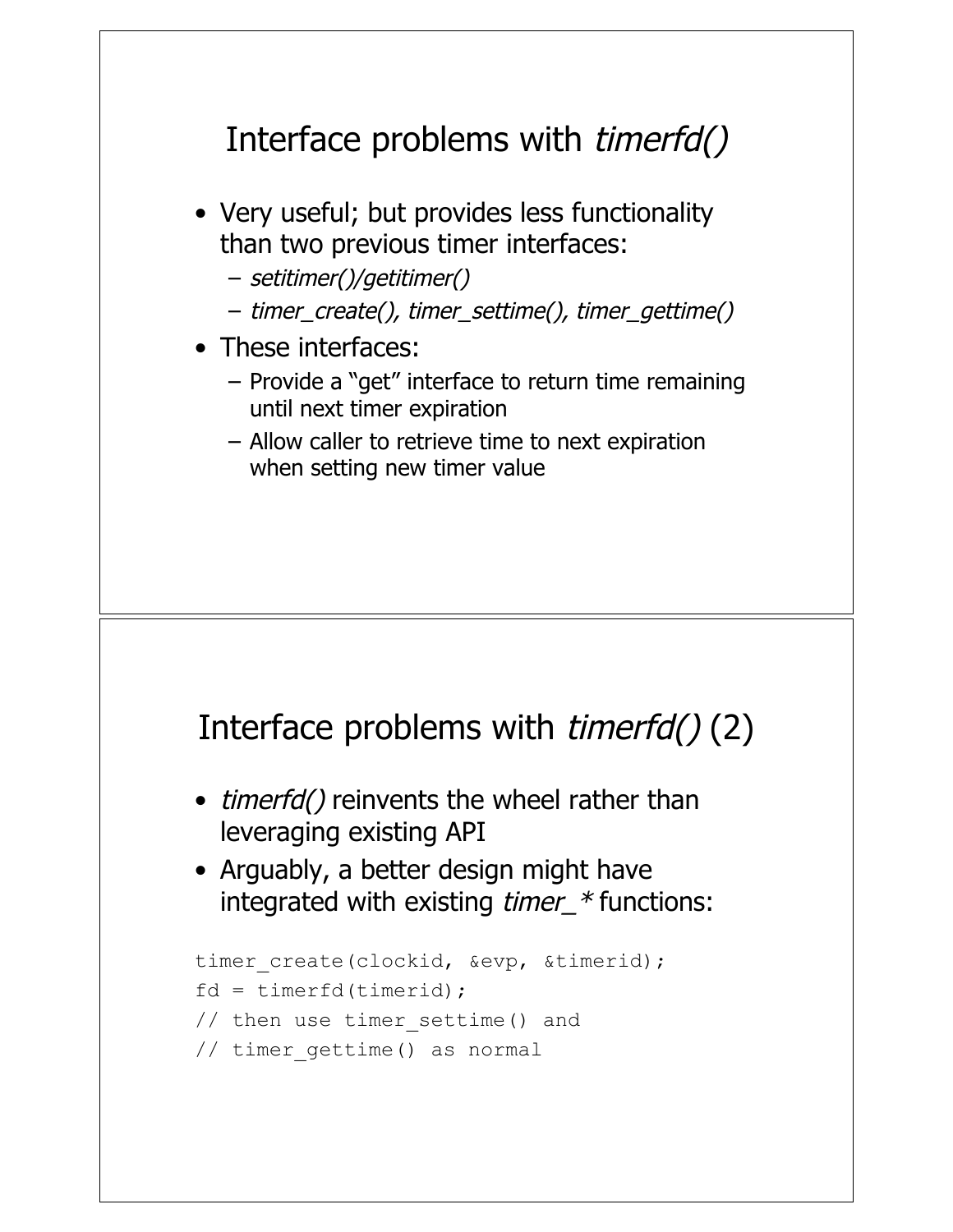## Interface design: what's the problem?

- Insufficient review of interface designs
- Perhaps also: the implementers/designers of the interfaces (kernel developers) are often not the users (userland programmers)

## Interface design: why documentation helps

- By its nature, writing documentation leads to self-review by designer(s)/implementer(s)
- Documentation broadens audience who can understand and critique design
- Existing documentation can be reviewed to look for consistency and integration of APIs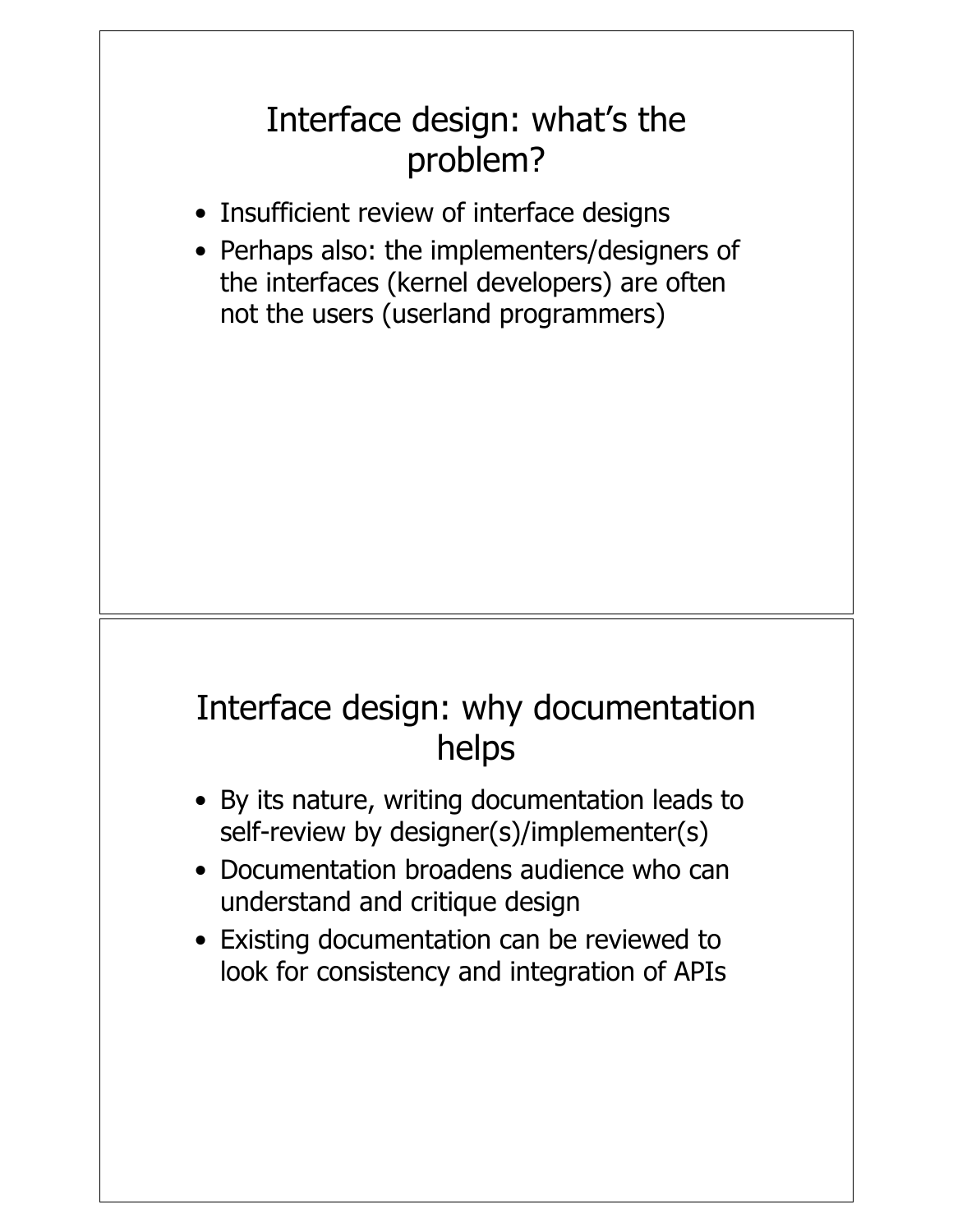Dealing with a myth

*"Documentation is fantasy: you have to read the source code to know the truth."*

#### Problems with reading the source (1)

- The kernel is **big**: – 2.6.23 kernel source (\*.[chS]) is **7.8M lines**
- and constantly changing:  $-$  Recent 2.6.x  $diff -u$  patches  $\sim$  **1M lines**
- Reading the code takes too much time
	- We need summaries of code: documentation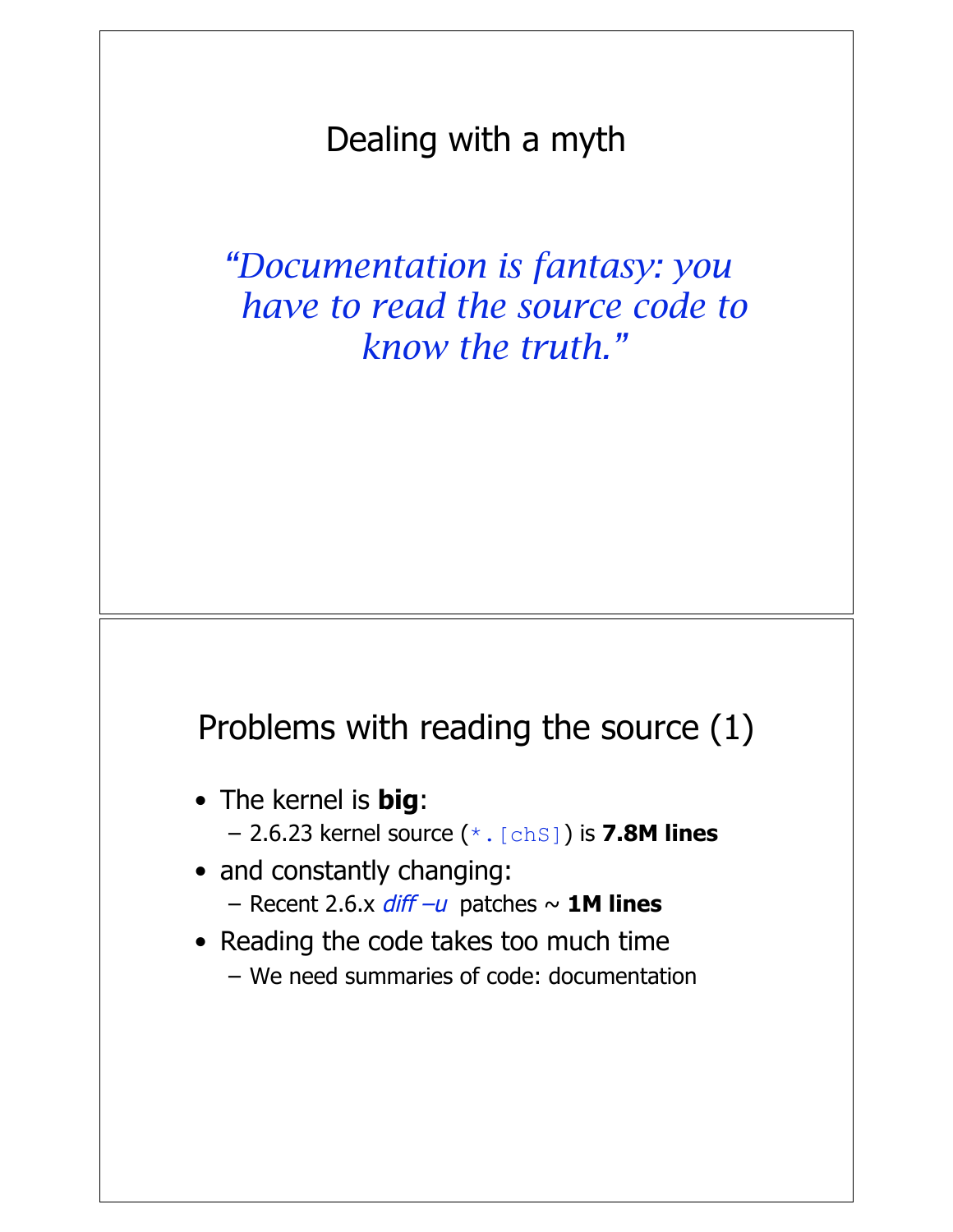## Problems with reading the source (2)

- If code doesn't match documentation, which is right?
- What if implementation doesn't match intention? (I.e., a bug)
- If no documentation, what defines the interface standard? Should it be the code?
- Forcing userland programmer to read code leads to a tightly constrained API

## Proposal: formalize kernel-userland interface development (1)

- Goals
	- We should have fewer bugs in released interfaces
	- We need to do an excellent job of API design, because APIs are forever
- Apply formal sign-off requirements before new kernel-userland interfaces can be added:
	- API design review
	- Thorough documentation of interface
	- A full suite of userland test programs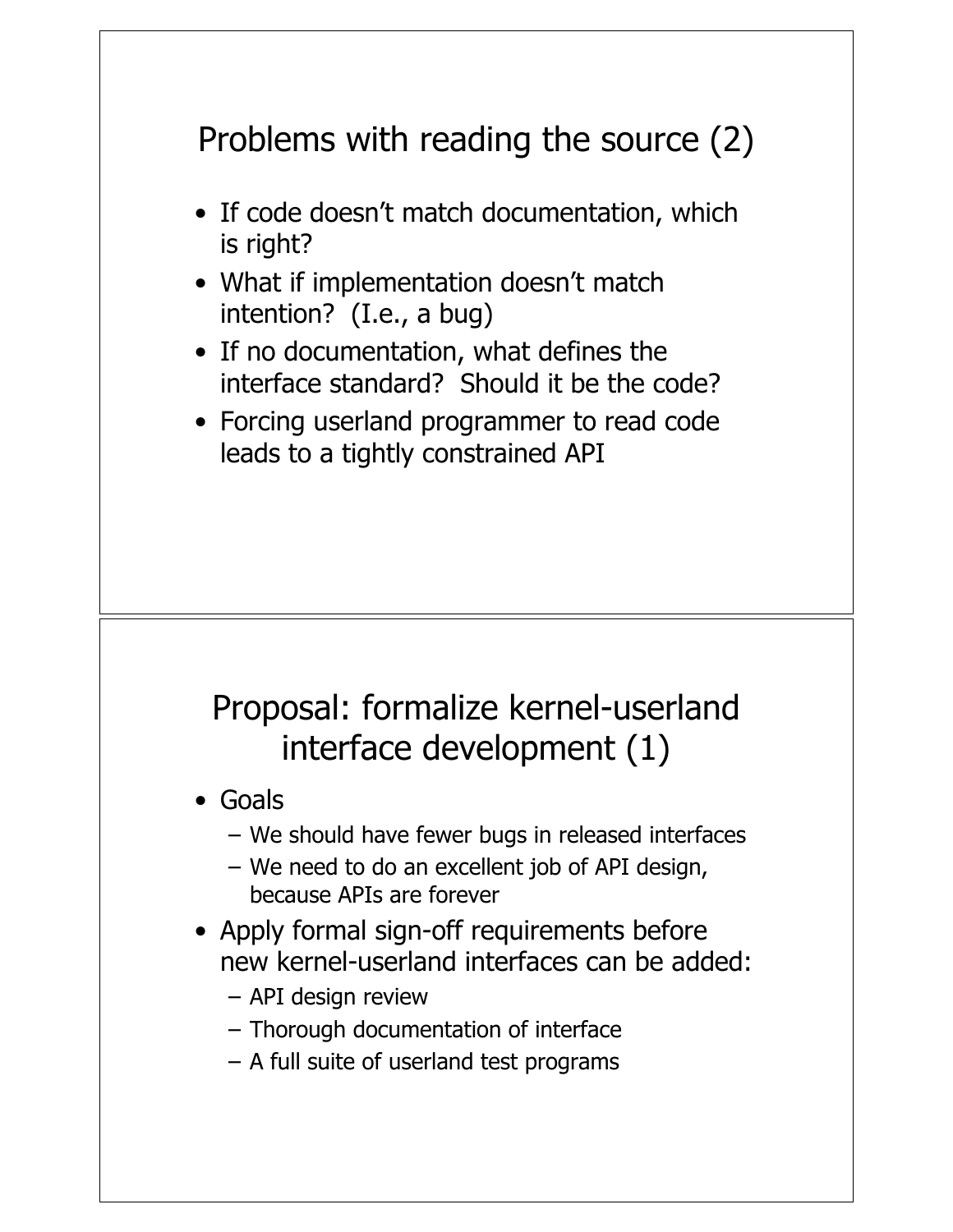## Proposal: formalize kernel-userland interface development (2)

- Documentation should be written by/in collaboration with kernel developer
- At least some test code should be written by someone other than the developer
	- Too difficult for one person to consider all test cases

## Before saying no…

- Consider that good documentation can help prevent:
	- Poorly designed/inconsistent interfaces
	- Bugs in new and changed interfaces
- Look at long list of FIXMEs in man pages;
- Note several system calls still lack man pages
- There are kernel coding standards; why not documentation (and testing) standards?